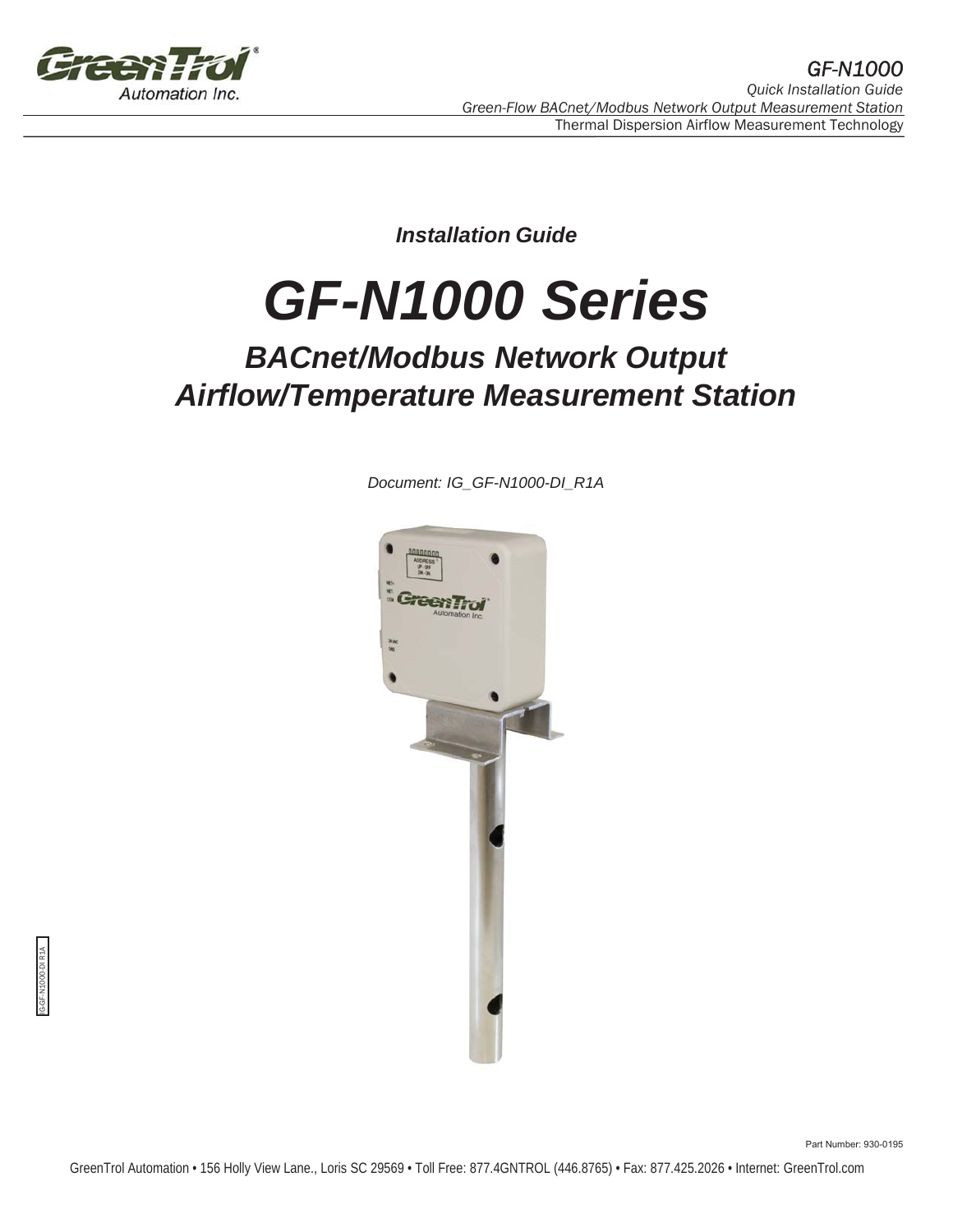

#### INSTALLATION GUIDE –BACnet/MODBUS NETWORK OUTPUT THERMAL DISPERSION AIRFLOW MEASURING DEVICE

| LIST OF EFFECTIVE AND CHANGED PAGES<br>Insert latest changed pages (in bold text); remove and dispose of superseded pages.<br>Total number of pages in this manual is 12. |                           |  |  |  |  |  |
|---------------------------------------------------------------------------------------------------------------------------------------------------------------------------|---------------------------|--|--|--|--|--|
| Page No<br>Revision *<br>Description of Change<br>*R1A indicates an original page without change                                                                          | Date<br>$\ldots$ 7/1/2020 |  |  |  |  |  |
| $\overline{\mathbf{T}}$ . It is a contracted in the contraction of $\mathbf{A}$                                                                                           |                           |  |  |  |  |  |

### Table of Contents

| $\mathbf{1}$ |     |       |  |  |  |  |  |
|--------------|-----|-------|--|--|--|--|--|
| 2            |     |       |  |  |  |  |  |
| 3            |     |       |  |  |  |  |  |
| 4            |     |       |  |  |  |  |  |
|              | 4.1 |       |  |  |  |  |  |
|              | 4.2 |       |  |  |  |  |  |
|              | 4.3 |       |  |  |  |  |  |
|              | 4.4 |       |  |  |  |  |  |
|              | 4.5 |       |  |  |  |  |  |
|              | 4.6 |       |  |  |  |  |  |
| 5            |     |       |  |  |  |  |  |
|              | 5.1 |       |  |  |  |  |  |
|              |     | 5.1.1 |  |  |  |  |  |
|              |     | 5.1.2 |  |  |  |  |  |
| 6            |     |       |  |  |  |  |  |
| 7            |     |       |  |  |  |  |  |
| 8            |     |       |  |  |  |  |  |

#### List of Figures

#### List of Tables

Copyright © GreenTrol®, Inc.

All brand names, trademarks and registered trademarks are the property of their respective owners. Information contained within this document is subject to change without notice. Visit GreenTrol.com to view and/or download the most recent versions of this and other documents. All rights reserved.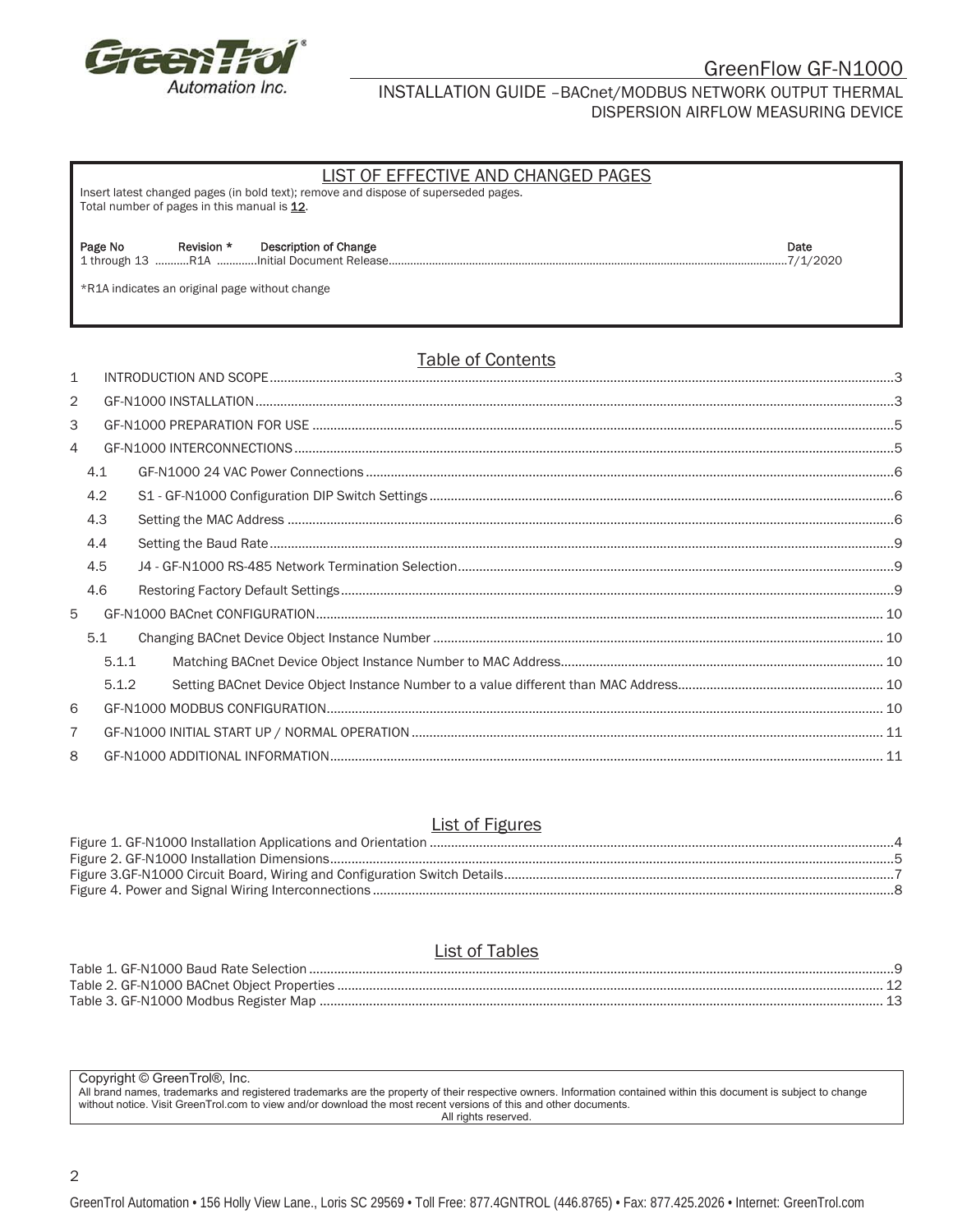

### 1 INTRODUCTION AND SCOPE

This Quick Installation Guide provides basic installation information for the instrument installer. Information includes physical instrument installation, power and output cable connections as well as initial setup of the instrument. Model GF-N1000 provides a non-isolated RS-485 BACnet MS/TP or Modbus RTU output related to airflow and temperature.

Models covered in this document are include all GF-N1000 options as follows:

- Aluminum or stainless-steel probe material
- Probe length (4 through 10, 12, 14, 16-inch lengths)

# 2 GF-N1000 INSTALLATION

The GF-N1000 instruments are designed for use in small ducts and in VAV terminal box applications in an environment between -20°F to 120°F (-28.9°C to 48.9°C) where it will not be exposed to rain or snow. The GF-N1000 airflow measurement station sensor probes are designed for insertion mounting through one side of the duct or VAV box sidewall. Mount the instrument in an accessible location to permit set up. Locate the instrument so that the customer provided power and network cables will reach the instrument.

#### CAUTION



The installed location of the GF-N1000 is critical for proper performance. Refer to the GteenTrol Minimum Placement Guidelines to determine the exact location recommended for the instrument.

The installed accuracy of the GF-N1000 is ensured in applications where the maximum inside duct dimension is 16 inches or less. Applications in larger duct sizes may degrade accuracy. Consult factory for these applications.

Ensure that adequate clearance exists around the duct to permit insertion of the probe, and to allow clearance for the instrument enclosure.

Insulation that interferes with probe mounting should be temporarily removed prior to installation. Mounting requires a 0.875 inches (22.2 mm) hole on the insertion side of the duct or VAV terminal box.

- 1. Determine where the GF-N1000 airflow measuring station is to be located as indicated on the engineer's plans.
- 2. Carefully open the GF-N1000 package and inspect for damage. If damage is noted, immediately file a claim with carrier.
- 3. Locate and mark the point on the duct or VAV box where the probe will be inserted, using the GteenTrol Minimum Placement Guidelines. Figures 1 and 2 show GF-N1000 installation detail, probe orientation and dimensions.
- 4. Using a 0.875 inches (22.2 mm) hole saw, drill the insertion side hole where marked.
- 5. Place the probe through the mounting hole, making sure that the gasket is seated firmly against the integral mounting bracket. Ensure that the edge of the GF-N1000 mounting bracket is parallel to the edge of the duct or VAV terminal box, and that the airflow arrow printed on it is oriented in the direction of actual airflow. Ensure that the gasket is firmly seated against the bracket, and then fasten the mounting bracket at the four mounting holes using appropriate sheet metal screws.
- 6. Refer to the following sections of this document for instrument wiring, set up and operation.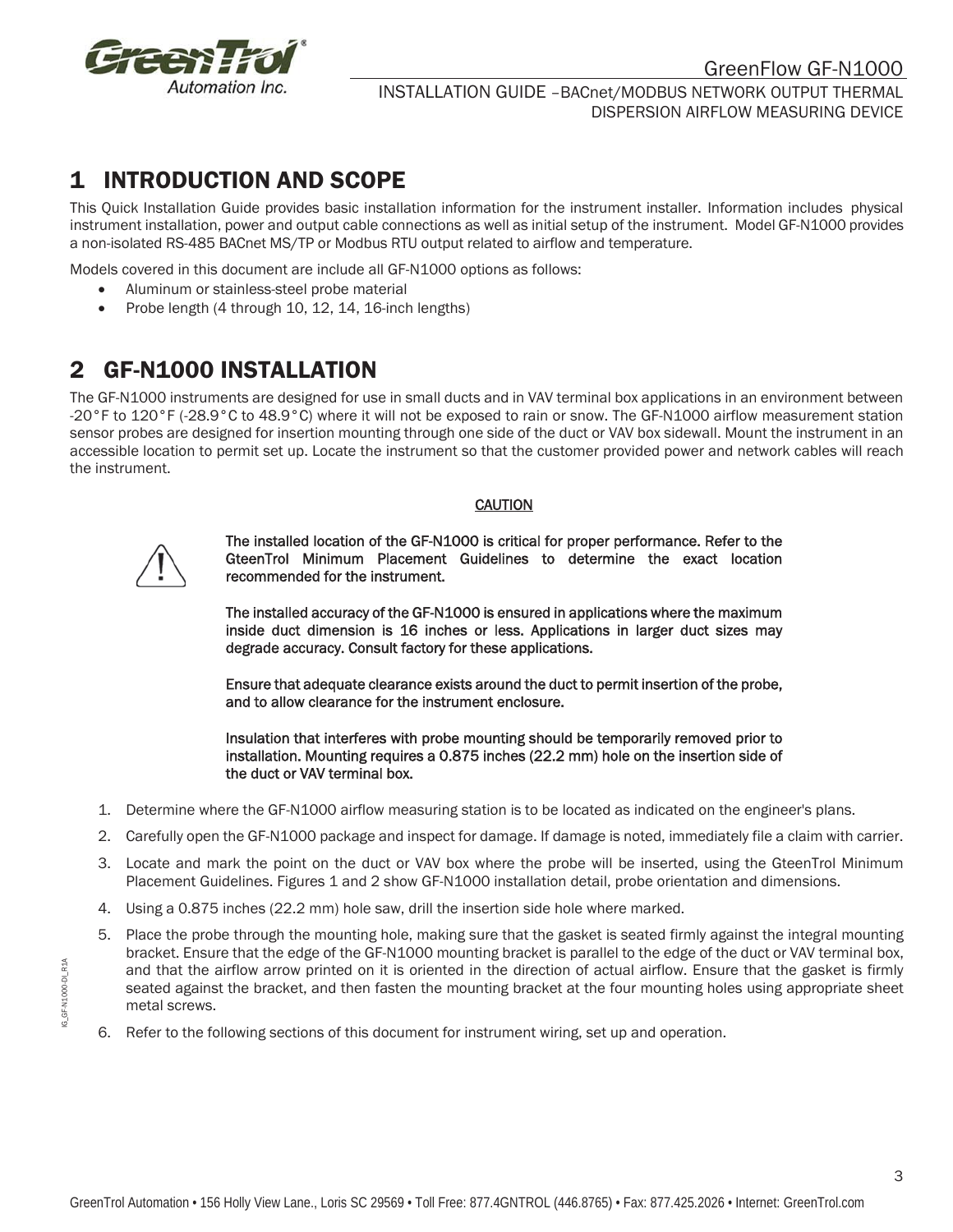

4

INSTALLATION GUIDE –BACnet/MODBUS NETWORK OUTPUT THERMAL DISPERSION AIRFLOW MEASURING DEVICE







*Figure 1. GF-N1000 Installation Applications and Orientation* 

IG\_GF-N1000-DI\_R1A IG\_GF-N1000-DI\_R1A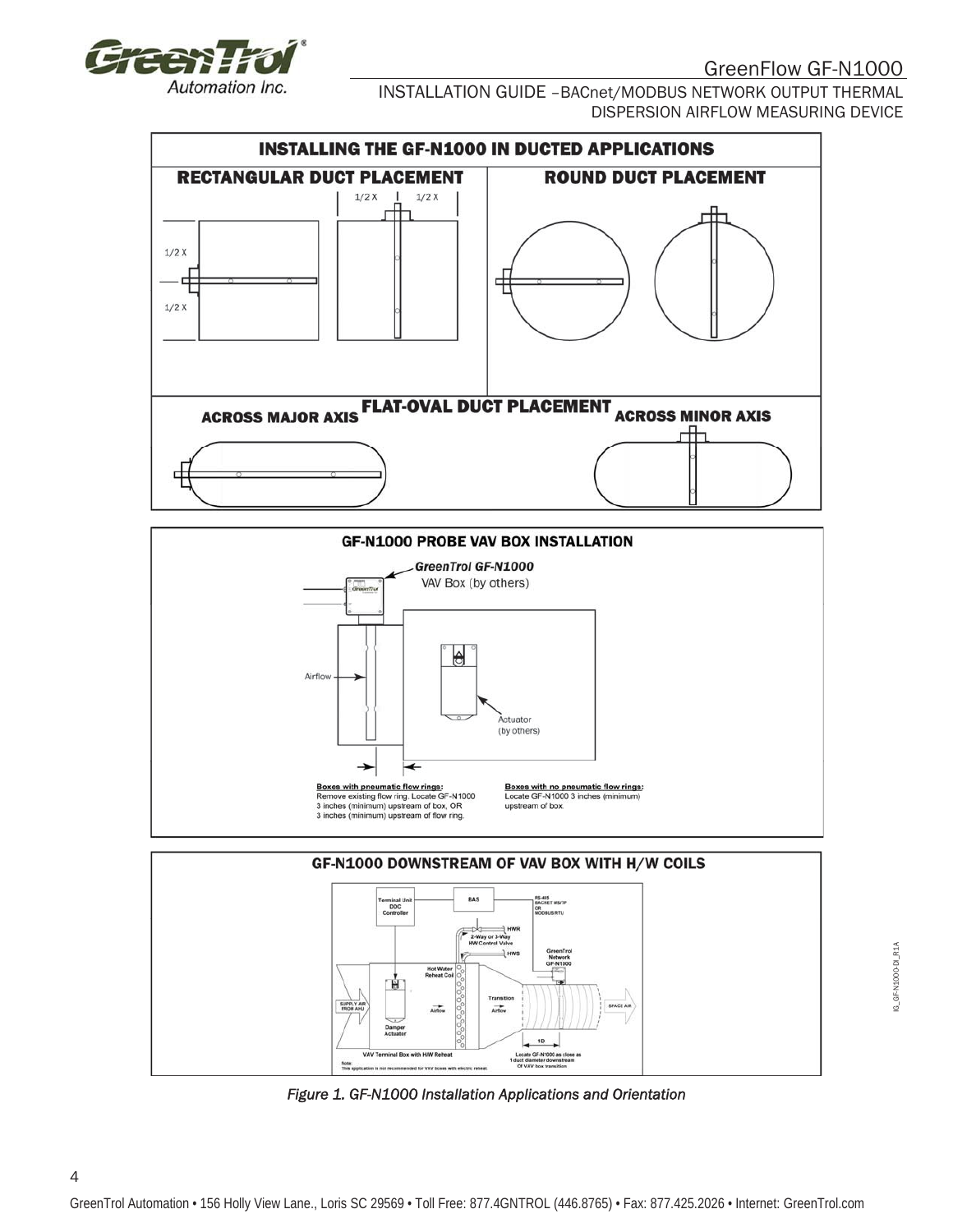

INSTALLATION GUIDE –BACnet/MODBUS NETWORK OUTPUT THERMAL DISPERSION AIRFLOW MEASURING DEVICE



*Figure 2. GF-N1000 Installation Dimensions* 

# 3 GF-N1000 PREPARATION FOR USE

The GF-N1000 provides a non-isolated RS-485 BACnet MS/TP or Modbus RTU output for airflow and temperature measurement.

Preparation for use consists of connecting 24VAC input power, connecting RS-485 network signal wires from the GF-N1000 to the BAS interface, and if required, setting network options through CONFIG switch S1.

# 4 GF-N1000 INTERCONNECTIONS

The GF-N1000 is equipped with removable push-on screw-terminal block connectors for power and network output connections with customer equipment. Connect 24 VAC power and RS-485 network cables as outlined in the following paragraphs. Refer to Figures 3 to 5.

#### **CAUTION**

Deactivate 24 VAC power source until all connections to the GF-N1000 are complete.

When multiple devices are powered from a common 24VAC power source, ensure that all devices are wired in phase with power to the GF-N1000 24VAC connector at J12 (24VAC to + terminal, and return at GND terminal). Damage will occur to the GF-N1000 and/or other devices if this caution is not observed.

To prevent damage to the GF-N1000 and/or other connected network devices, observe RS-485 network grounding and GF-N1000 24VAC grounding precautions.

The GF-N1000 contains electrostatic discharge (ESD) sensitive components. Observe ESD precautions when handling the instrument to prevent damage. Failure to comply can result in equipment damage.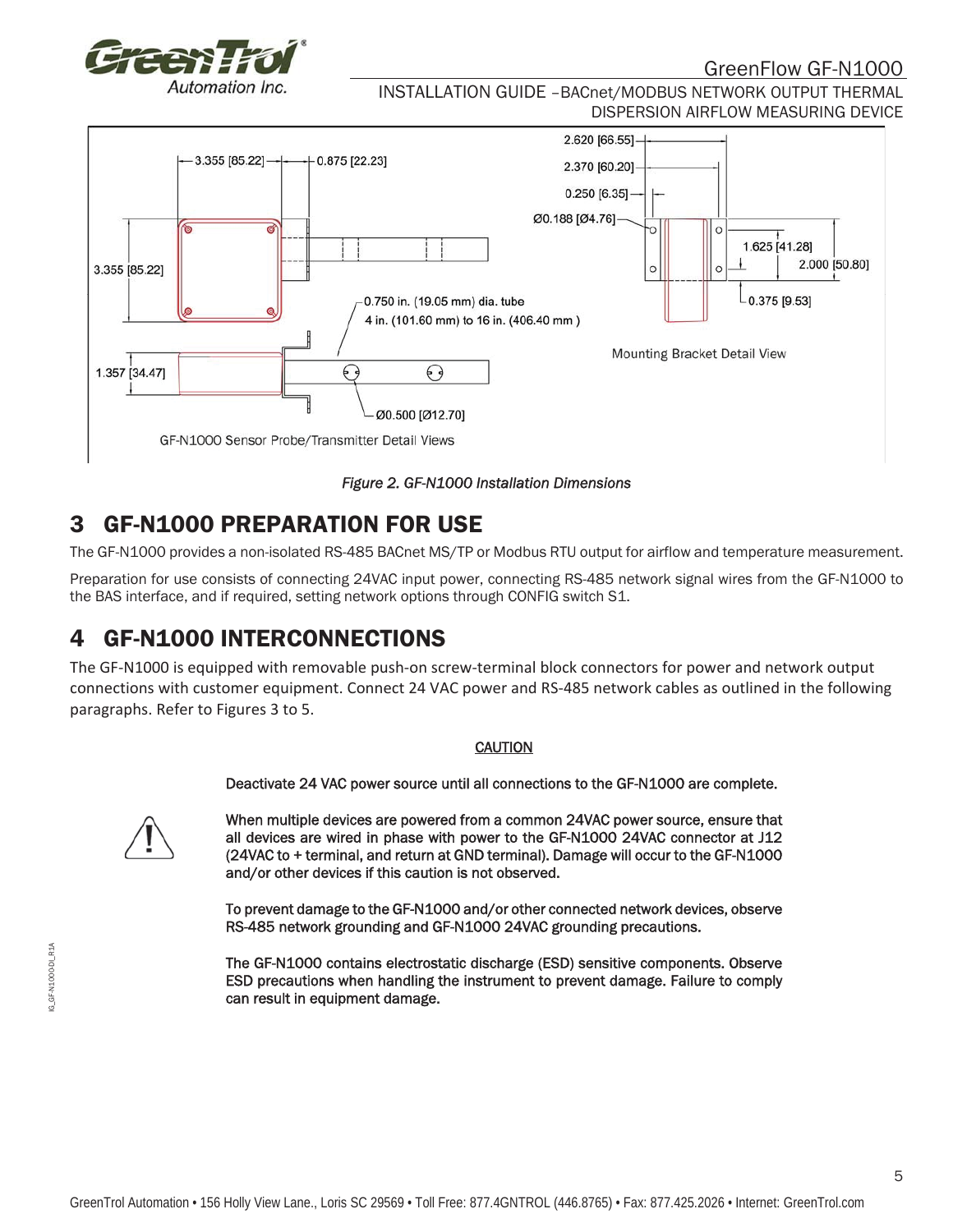

#### 4.1 GF-N1000 24 VAC Power Connections

The GF-N1000 requires a power source capable of providing 22.8 to 26.4 VAC at 5 VA.

#### NOTE

#### The 24 VAC ground (GND) connection is shared with the RS-485 network GND connection. If an isolated output is needed, a dedicated transformer is required to power the GF-N1000.

- 1. Remove the two-terminal connector attached to the GF-N1000 at 24VAC connector J12.
- 2. Connect 24VAC power to the GF-N1000 at 24VAC terminal block J12 as shown in the detail of Figures 3 and 4. When powering multiple network devices from a common source, observe 24VAC phasing on all devices (24VAC power to terminal 1(+), return at terminal 2(GND) - see Caution notes). The GND connection must only be connected to earth ground according to the following guidelines:

#### CAUTION

#### Damage to network devices may occur if 24VAC GND terminal is connected to earth ground and the RS-485 network is not earth grounded.

- a) If the RS-485 network connection for the GF-N1000 is ground referenced to earth, the 24VAC GND terminal may also be connected to a wire that is ground referenced to earth.
- b) If the RS-485 network connection for the GF-N1000 is not ground referenced to earth, the 24VAC GND terminal must not be connected to a wire ground referenced to earth, as damage to other network devices may occur.
- 3. Connect RS-485 network connections at RS-485 terminal block J2 as shown in the detail of Figures 3 and 4, observing the precautions in step 2. The connection to the network must be made in a "daisy chain" configuration. "T" connections and stubs are NOT permitted.
- 4. Set network configuration via S1 GF-N1000 Configuration DIP Switch as detailed in the following paragraph.

#### 4.2 S1 - GF-N1000 Configuration DIP Switch Settings

CONFIGURATION DIP switch S1 contains eight separate dual-position switches in a dual inline package (DIP) as shown in detail of Figure 3. These switches allow for setting the following GF-N1000 network parameters:

- Setting the MAC Address/Slave ID using Switches 1 through 7
- Setting BACnet® Device Object Instance Number (if the same as the MAC Address) using Switch 8
- Setting BACnet Baud Rate using Switches 1 through 4
- Restoring Defaults using Switches 1-8
- Enabling Modbus® network operation using Switches 1 through 4

#### NOTE:

#### Prior to initializing the GF-N1000, the MAC address and the baud rate parameters may need to be assigned depending upon your specific network.

#### 4.3 Setting the MAC Address

The GF-N1000 MAC Address is set at the factory for a value of 2. If it is necessary to change the MAC address, set switches 1 through 7 of CONFIGURATION SWITCH S1 to any address value between 0 and 127 as follows:

- 1. Deactivate 24VAC power to the GF-N1000.
- 2. Set S1 switches 1-7 to the desired address as shown in the detail of Figure 3. Record the new MAC address value for future reference.
- 3. Reapply 24VAC power to the GF-N1000. After a short delay (approximately 20 seconds), the new MAC address is active.

#### NOTE:

#### The default Object Instance is 2.

When GF-N1000 configuration is complete, confirm that the new MAC address has been set correctly using appropriate BACnet software.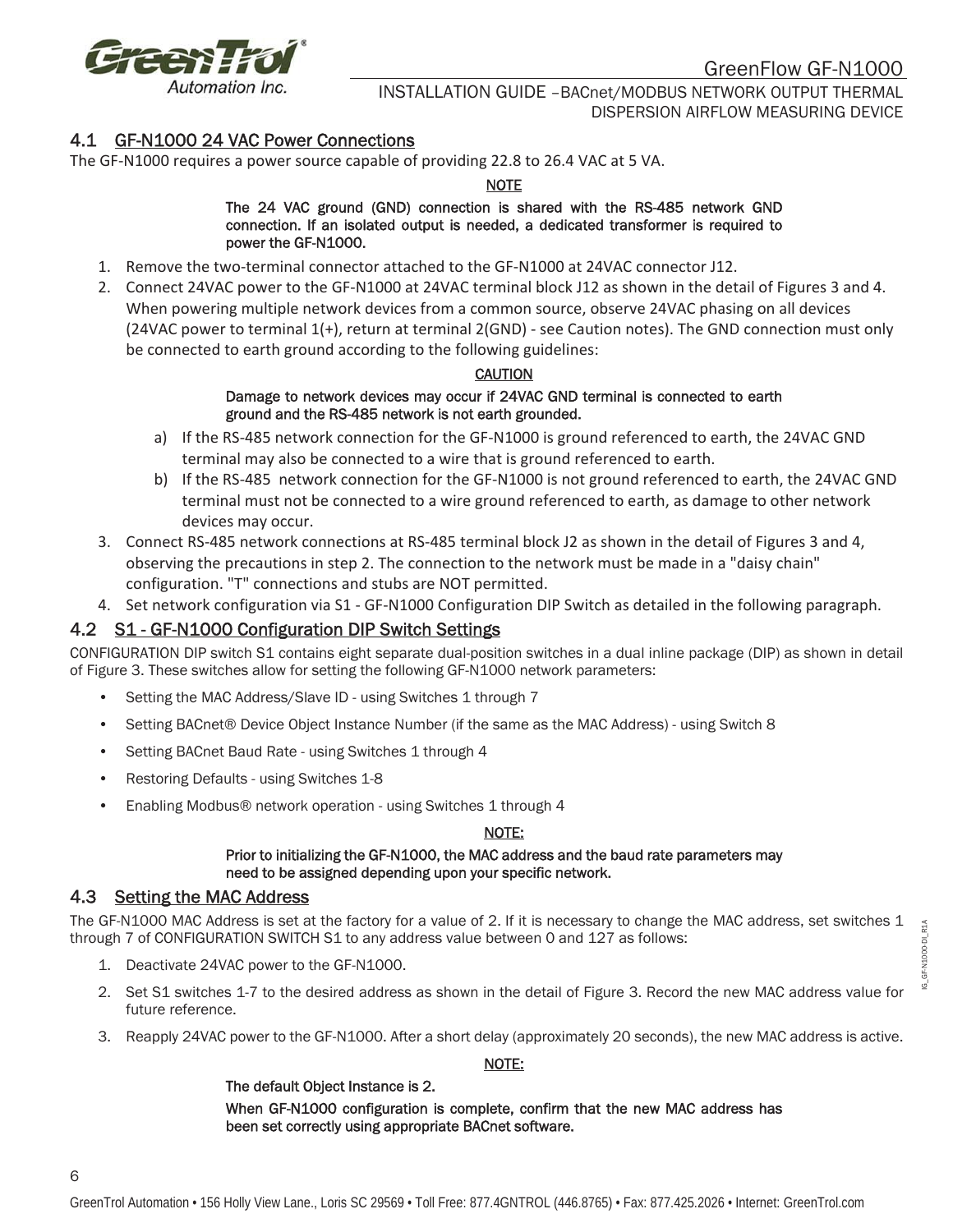

INSTALLATION GUIDE –BACnet/MODBUS NETWORK OUTPUT THERMAL DISPERSION AIRFLOW MEASURING DEVICE



*Figure 3.GF-N1000 Circuit Board, Wiring and Configuration Switch Details*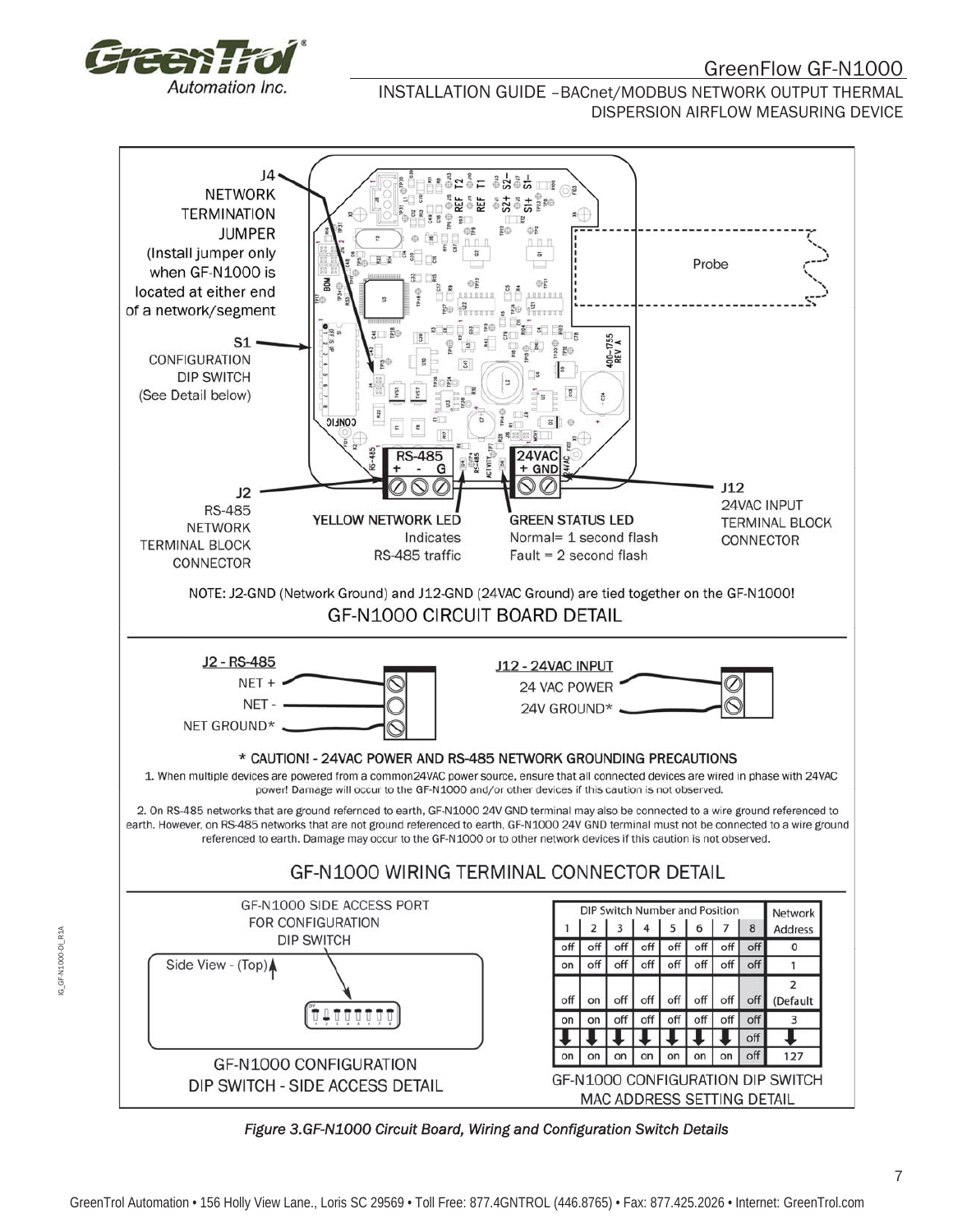

8

INSTALLATION GUIDE –BACnet/MODBUS NETWORK OUTPUT THERMAL DISPERSION AIRFLOW MEASURING DEVICE



*Figure 4. Power and Signal Wiring Interconnections* 

G\_GF-N1000-DI\_R1A IG\_GF-N1000-DI\_R1A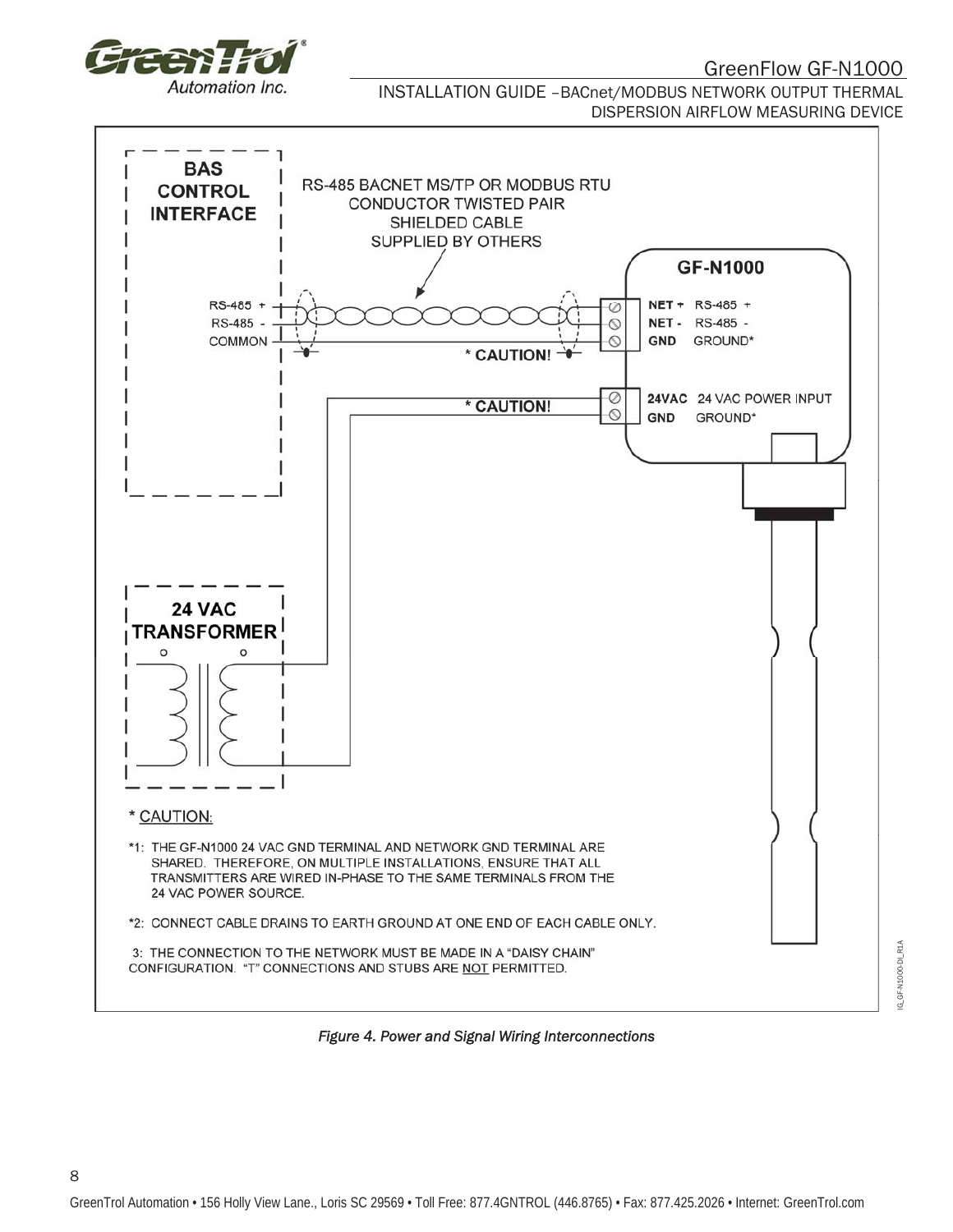

### 4.4 Setting the Baud Rate

The GF-N1000 is shipped from the factory for BACnet operation with a baud rate of 76,800bps. The baud rate can be changed to 38,400, 19,200 or 9,600bps locally at the GF-N1000 by using internal DIP Switch SW1 as follows. Note that for BACnet operation, changes can also be accomplished remotely over the network using AV2, or through Modbus register 30015 (see Appendices A and B).

- 1. Record the currently assigned MAC Address (S1 switches 1 through 7 See Figure 3 detail).
- 2. Set the desired baud rate using Address Switches 1 through 4 as shown below in Figure 5.

#### *Table 1. GF-N1000 Baud Rate Selection*

| <b>ADDRESS DIP Switch Number/Position</b> |     |     |     |   |   |  | MS/TP |                  |
|-------------------------------------------|-----|-----|-----|---|---|--|-------|------------------|
|                                           |     | 3   |     |   | 6 |  | 8     | <b>Baud Rate</b> |
| ΟN                                        | OFF | OFF | OFF | Χ | Χ |  | X     | 76,800           |
| OFF                                       | ΟN  | OFF | OFF | X |   |  | X     | 38,400           |
| DFF                                       | OFF | ΟN  | OFF | Χ |   |  | X     | 19,200           |
| )FF                                       | OFF | OFF | OΝ  | X |   |  | Χ     | 9,600            |

Note:

Baud Rate changes can also be accomplished remotely over the network using AV2 for BACnet operation, or through Modbus register 30015 (see Appendices A and B).

Only SW1 Switches 1 through 4 are used to set the Baud Rate – See text for detail.

- 3. Set DIP Switch 8 to the ON position. Allow a short delay (approximately 20 seconds) for the new baud rate to be recognized.
- 4. Restore DIP Switch 8 to the OFF position.
- 5. Restore DIP switches 1-7 to the MAC address recorded in step 1.

### 4.5 J4 - GF-N1000 RS-485 Network Termination Selection

The GF-N1000 includes a network termination selector jumper at J4 (shown in Figure 3 detail) for setting network termination of the GF-N1000 when it is installed at any point on an RS-485 network. When the GF-N1000 is located at either end of an RS-485 network or segment, it is recommended that the jumper be installed across both pins of J4. When the GF-N1000 is located at any other point on the RS-485 network, no termination is recommended, and the jumper at J4 should be removed.

### 4.6 Restoring Factory Default Settings

If necessary, the following procedure can be used to restore the factory default settings to the GF-N1000:

- 1. If the current MAC Address will be reused, record the currently assigned address (S1 switches 1 through 7 see Figure 3 detail).
- 2. Deactivate 24VAC power to the GF-N1000.
- 3. Set all 8 of the DIP switches (1-8) to the ON position.
- 4. Restore 24VAC power to the GF-N1000. Allow a short delay (approximately 20 seconds) for the factory default settings to be recognized.
- 5. Deactivate 24VAC power to the GF-N1000.
- 6. Set all 8 of the DIP switches (1-8) to the OFF position.
- 7. Restore DIP switches 1-7 to the MAC address recorded in step 1.
- 8. Restore 24VAC power to the GF-N1000 to return it to service with the factory default settings.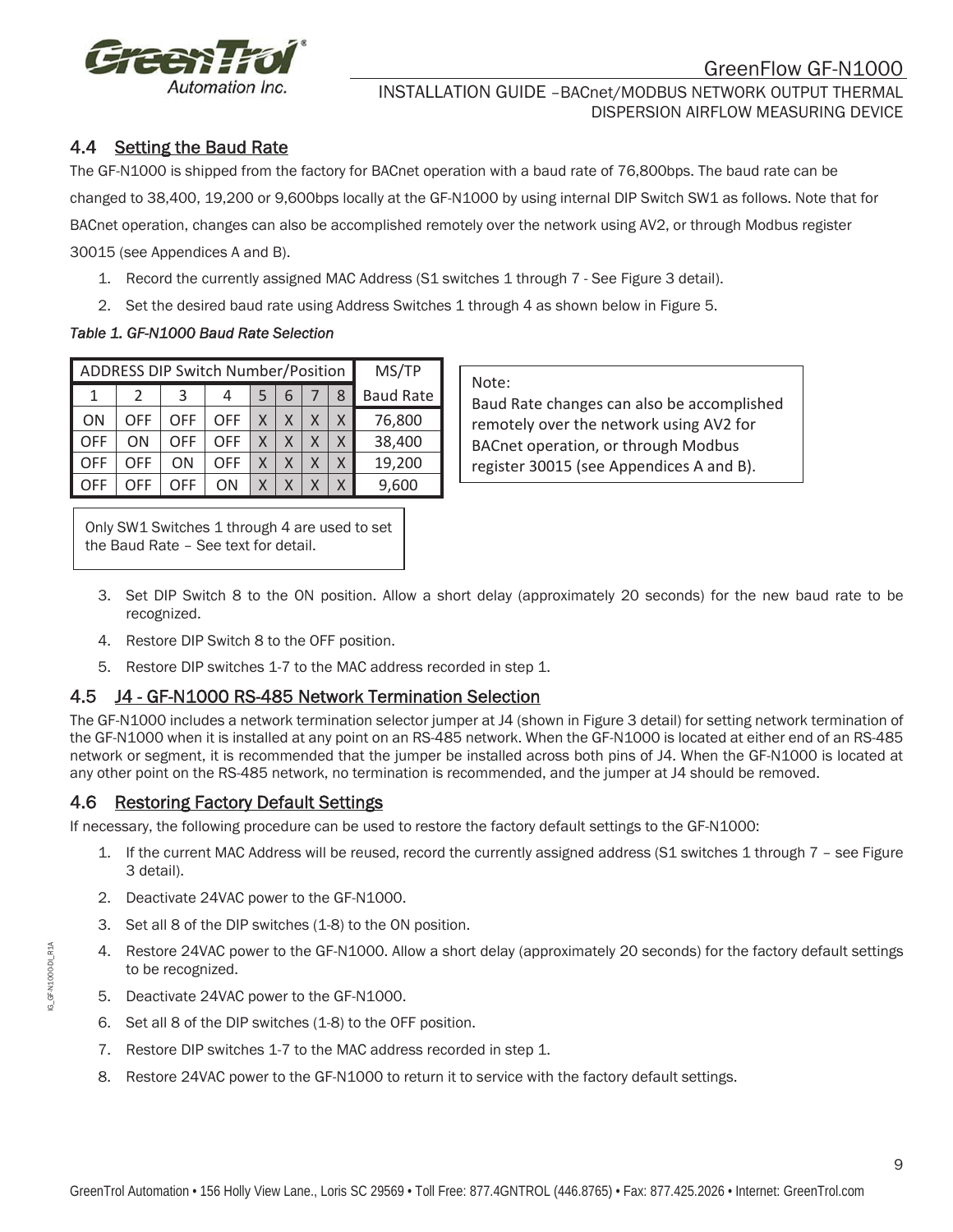

INSTALLATION GUIDE –BACnet/MODBUS NETWORK OUTPUT THERMAL DISPERSION AIRFLOW MEASURING DEVICE

### 5 GF-N1000 BACnet CONFIGURATION

The following paragraphs detail the final set up instructions for the GF-N1000 when using BACnet device operation. The GF-N1000 is shipped from the factory for BACnet operation.

For Modbus operation, proceed to GF-N1000 MODBUS CONFIGURATION section 6 of this document.

Refer to Appendix A - GF-N1000 BACnet Object properties for additional detail.

#### 5.1 Changing BACnet Device Object Instance Number

#### 5.1.1 Matching BACnet Device Object Instance Number to MAC Address

The BACnet Device Object Instance Number is set at the factory to match the default MAC address of 2. If necessary,

the BACnet Device Object Instance Number can be set to match a different user assigned MAC address, as follows:

- 1. Set the user assigned MAC address value as previously described in Setting the MAC Address procedure.
- 2. Deactivate 24VAC power to the GF-N1000.
- 3. Slide DIP Switch 8 to the ON position.
- 4. Restore 24VAC power to the GF-N1000. Allow a short delay (approximately 20 seconds) for the new BACnet Device Object Instance Number to be recognized.
- 5. Restore DIP Switch 8 to the OFF position.

#### 5.1.2 Setting BACnet Device Object Instance Number to a value different than MAC Address

The BACnet Device Object Instance Number can be set to a value that does not match the MAC address by using suitable

BACnet software to write to the GF-N1000 Device Object Identifier property of the Device Object. Refer to Appendix A for additional detail.

# 6 GF-N1000 MODBUS CONFIGURATION

The GF-N1000 is preset at the factory for BACnet network operation. Refer to Appendix B - GF-N1000 MODBUS Register Map for available register values and settings. Default communication is set for 8 Data Bits, 1 Stop Bit and No Parity. To set the GF-N1000 for Modbus network operation, perform the following steps.

- 1. The default network address is set at the factory for a value of 2. Any value between 1 and 127 can be assigned for the GF-N1000 using Configuration DIP Switch S1 as outlined in the Setting the MAC Address paragraph of this document. If the current network address will be reused, record the current settings of DIP switches 1 through 7.
- 2. With the GF-N1000 powered on, set Configuration DIP switches 1 through 4 to the ON position.
- 3. Toggle DIP switch 8 to the ON position for 5 seconds, and then back to OFF.
- 4. Restore DIP switches 1-7 to the network address recorded in step 1.
- 5. The GF-N1000 is now set for Modbus operation with a baud rate of 19,200bps. If necessary, the baud rate can be changed as outlined previously in the Setting the Baud Rate paragraph of this document.
- 6. Configure the necessary Modbus register values as outlined in Appendix B.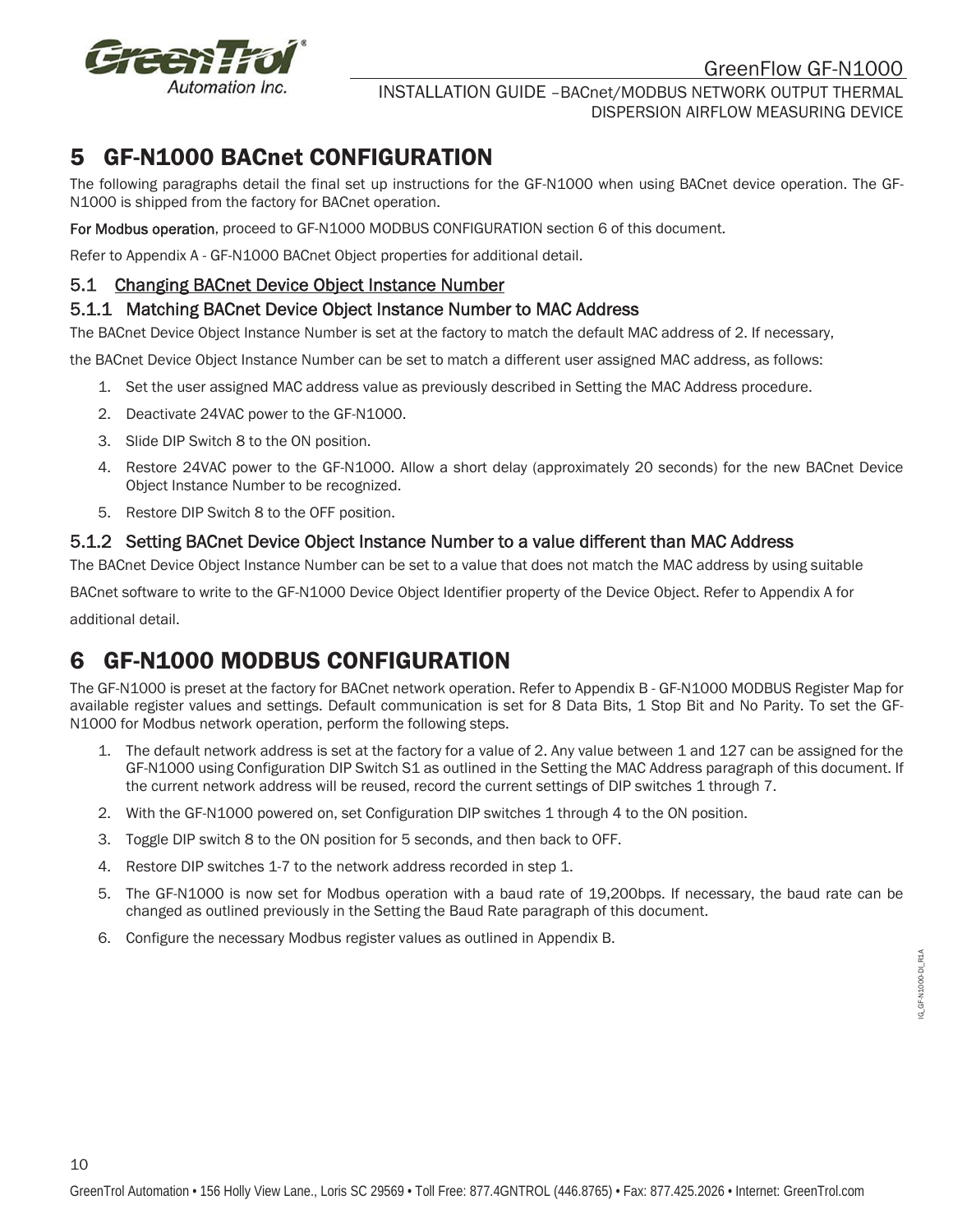

INSTALLATION GUIDE –BACnet/MODBUS NETWORK OUTPUT THERMAL DISPERSION AIRFLOW MEASURING DEVICE

# 7 GF-N1000 INITIAL START UP / NORMAL OPERATION

The following procedure is intended for initial start up of the instrument. Following the initial set up, no further user activity is required during normal operation.

- 1. Remove the cover to the electronics enclosure by removing the four screws on the cover.
- 2. Make sure that the 24VAC circuit breaker used to power the GF-N1000 is turned OFF until all wiring is complete!
- 3. Confirm 24VAC connections to the GF-N1000 power connector J12.
- 4. Confirm that the GF-N1000's common 24VAC ground and network ground connection are permitted.
- 5. Note that the ground of the BAS must be at the same voltage reference as the ground of the GF-N1000 and the power source.
- 6. Confirm the settings of CONFIG switches SW1 to SW7 as outlined in paragraphs 4 through 6 of this document.
- 7. Activate the 24VAC power source to power on the GF-N1000.
- 8. Following a brief instrument initialization, the green Activity LED will continuously flash ON for 1 second, then OFF for 1 second. This indicates normal operation. In the event of a sensor fault, the LED will produce longer continuous flashes ON for 2 seconds, and OFF for 2 seconds.
- 9. Confirm that the yellow RS-485 Network LED is blinking indicating traffic between the GF-N1000 and the BAS network. Also, verify instrument airflow and temperature at the BAS control interface.
- 10. Replace the GF-N1000 electronics enclosure cover and secure with the four screws removed in step 1.

# 8 GF-N1000 ADDITIONAL INFORMATION

For additional information, contact your local *GreenTrol* representative or our Technical Support Team at 877.4*GNTROL*  (1.877.446.8765).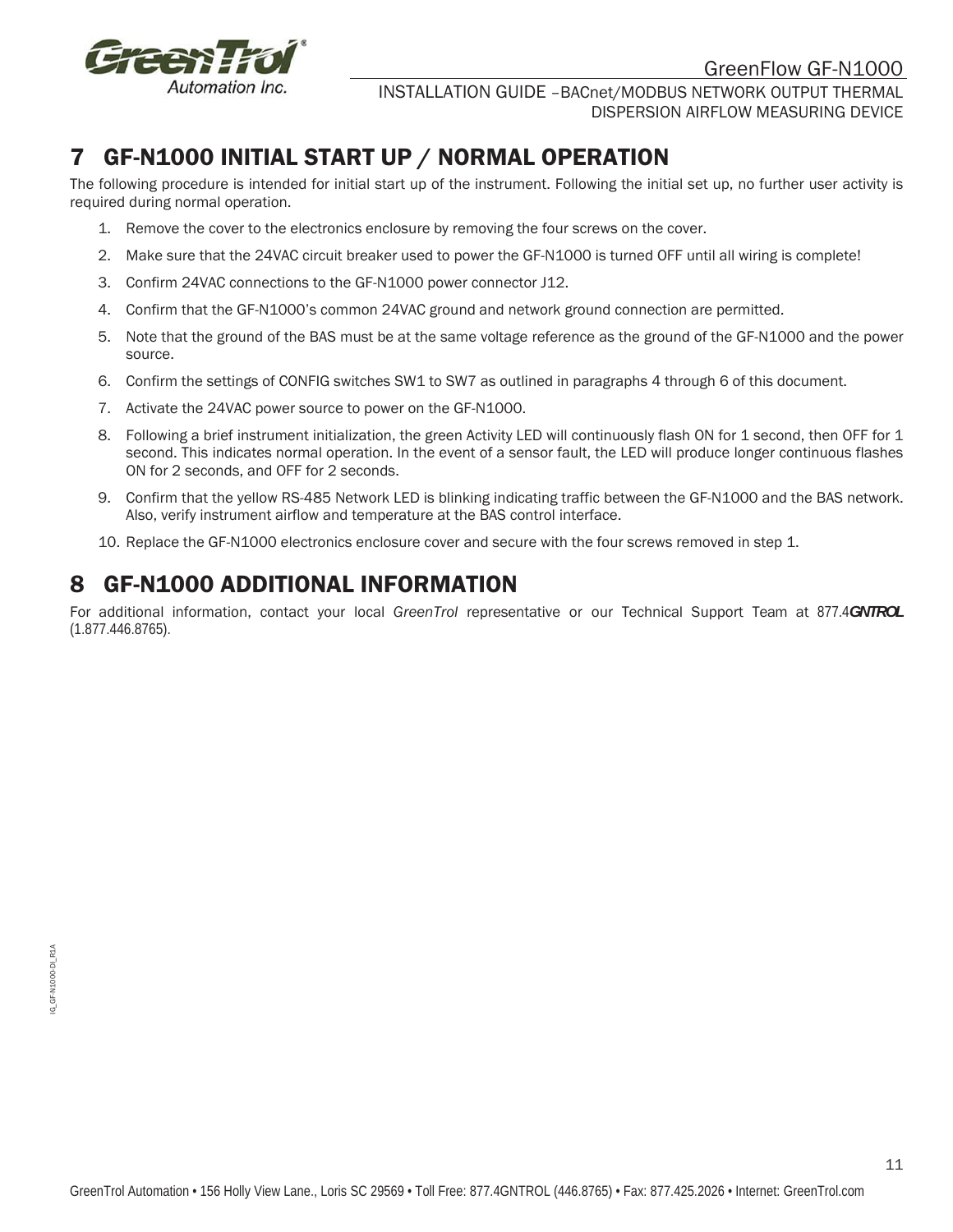

# APPENDIX A –

# Table 2. GF-N1000 BACnet Object Properties

| GF-N1000 Standard Object Types Supported                                                       |                                                                                                              |                                                                                                                        |             |                           |
|------------------------------------------------------------------------------------------------|--------------------------------------------------------------------------------------------------------------|------------------------------------------------------------------------------------------------------------------------|-------------|---------------------------|
| Object                                                                                         | Optional                                                                                                     | Writeable                                                                                                              | Proprietary | Property Range            |
|                                                                                                | <b>Properties Supported</b>                                                                                  | Properties                                                                                                             | Properties  | Restrictions (NOTE 1)     |
| Device                                                                                         | Description<br>$\bullet$<br>Location<br>$\bullet$<br>Max Master<br>$\bullet$<br>Max Info Frames<br>$\bullet$ | <b>Object Name</b><br>$\bullet$<br>Description<br>$\bullet$<br>Location<br>$\bullet$<br>Object Identifier<br>$\bullet$ | None        | None                      |
|                                                                                                | <b>Active COV</b><br>$\bullet$<br>Subscriptions                                                              | <b>APDU Timeout</b><br>$\bullet$<br>Max Info Frames<br>$\bullet$<br>Max Master<br>$\bullet$                            |             |                           |
| Analog Input 1 -<br>Airflow (NOTE 2)                                                           | Description<br>$\bullet$<br>Reliability<br>$\bullet$<br>COV Increment<br>$\bullet$                           | Units<br>$\bullet$<br>Out of Service<br>$\bullet$<br>COV Increment<br>$\bullet$<br><b>Present Value</b><br>$\bullet$   | None        | Units: FPM, CFM, MPS, LPS |
| Analog Input 2 -<br>Temperature                                                                | Description<br>$\bullet$<br>Reliability<br>$\bullet$<br>COV Increment<br>$\bullet$                           | Units<br>$\bullet$<br>Out of Service<br>$\bullet$<br>COV Increment<br>$\bullet$<br>Present Value<br>$\bullet$          | None        | Units: °C or °F           |
| Analog Value 1 - Free<br>Description<br>$\bullet$<br>Area (NOTE 2)<br>Reliability<br>$\bullet$ |                                                                                                              | <b>Present Value</b>                                                                                                   | None        | $>= 0 (NOTE 2)$           |
| Analog Value 2 - Baud<br>Description<br>$\bullet$<br>Rate<br>Reliability<br>$\bullet$          |                                                                                                              | <b>Present Value</b>                                                                                                   | None        | 9600, 19200, 38400, 78600 |
| Binary Value 1 - Flow<br>Integration                                                           | <b>Inactive Text</b><br>$\bullet$<br><b>Active Text</b><br>$\bullet$                                         | <b>Present Value</b>                                                                                                   | None        | None                      |

NOTES:

12

- 1. Factory default values are shown in Bold text.
- 2. Writing a non-zero value to Analog Input 1 object (AI1) will set the flow output to volumetric flow (CFM/LPS); writing a zero value will set the flow output to standard (FPM/MPS).